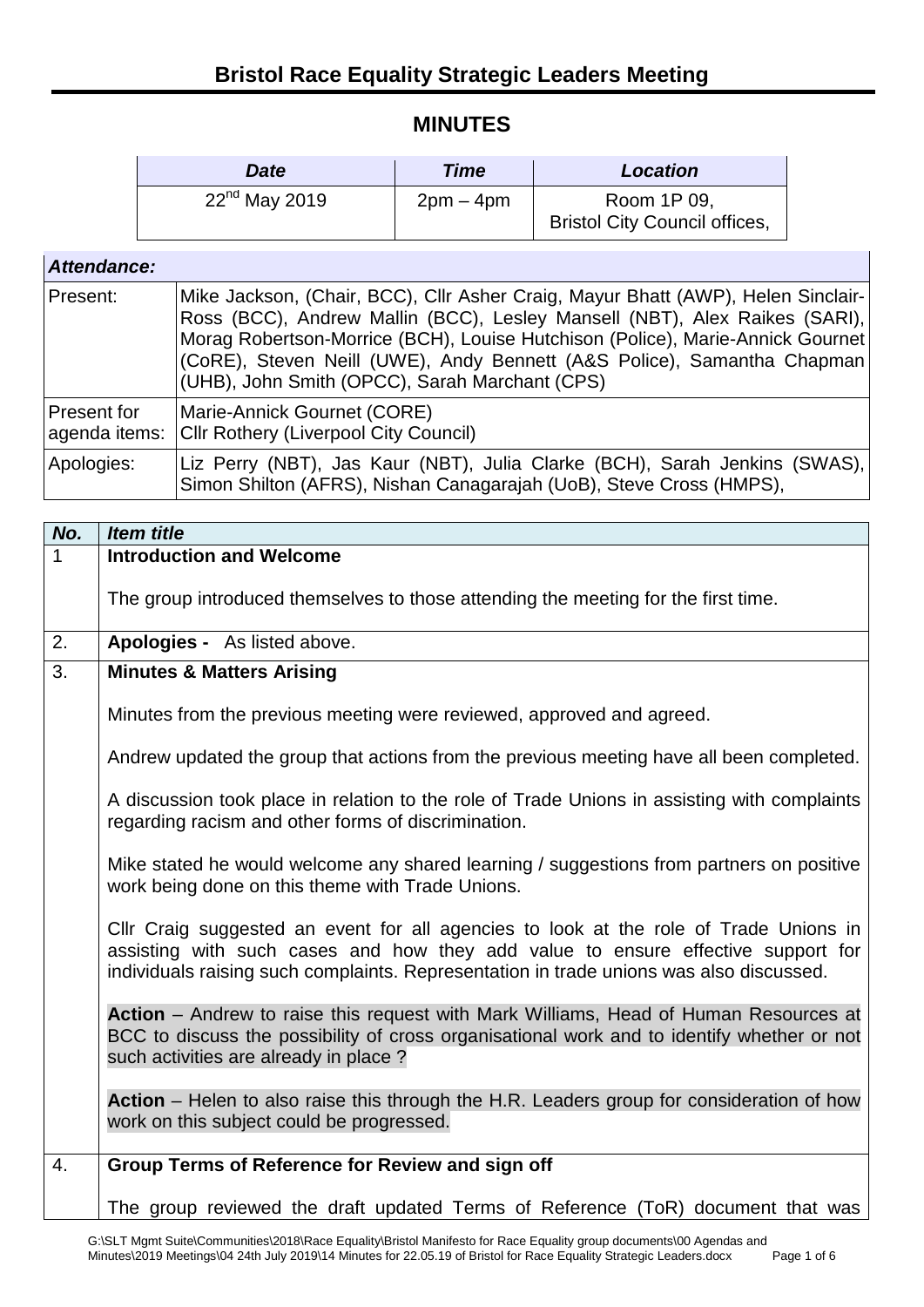displayed and talked through by Andrew for input. Members had also received copies of the tracked changes included in the update in advance of the meeting.

Andrew informed the group that the majority of amendments focused around updating the document to fall in line with the progress made by the group and its outputs since the original document was created in March 2016.

Mike stated that it was also important to ensure the group's outcomes were clearly stated to make clear we are working collaboratively and effectively to reduce race related inequality across the City and within all organisations.

Feedback on the document and suggested amendments / additions were made.

**Decision** - Group members were in approval of the document refresh and draft content.

Alex stated that there should be more emphasis in the ToR on how this group supports and empowers the CORE to ensure its sustainability.

Cllr Craig felt the reference made in the ToR to 'alignment with the work of the Commission' was sufficient for now as the CORE are to go through a planned review in the first instance and will bring any proposals to this group for consideration in future.

Alex also added that supporting the VCS should be included in the Terms of Reference. The group noted these comments and requested they be logged in the notes and can be revisited in future for further consideration.

Discussions were also held on the following points with **decisions agreed as below** : -

**Membership** - All group members to continue to ensure senior decision making leaders attend wherever possible.

**Chair** – it was agreed the Chair and Vice-Chair roles will be reviewed on an annual basis.

**Substitutions** – Group committed to ensuring each agency be represented with appropriate substitutions being made for each meeting.

**Meeting frequency** – group approved the current frequency continue.

**Group support / project delivery -** Mike flagged that the group support role is already 6 months through the initial agreed 12 month period. Mike added that an early decision on the next phase of this work would be preferable to ensure continuity of work and to dictate future workload agreed by the group.

**Action** – Mike to write to all group members requesting their thoughts on continuation of the group support and project delivery resource to allow for decision on course of action.

It was also agreed that each organisation attends the meeting independently and whilst agreed group decisions are sought, each member reserves the right to take any contentious decisions back in to their organisation for approval.

**Action** - Andrew to update the document in response to feedback received and circulate to Leaders group for final comments and adoption of the updated Terms of Reference.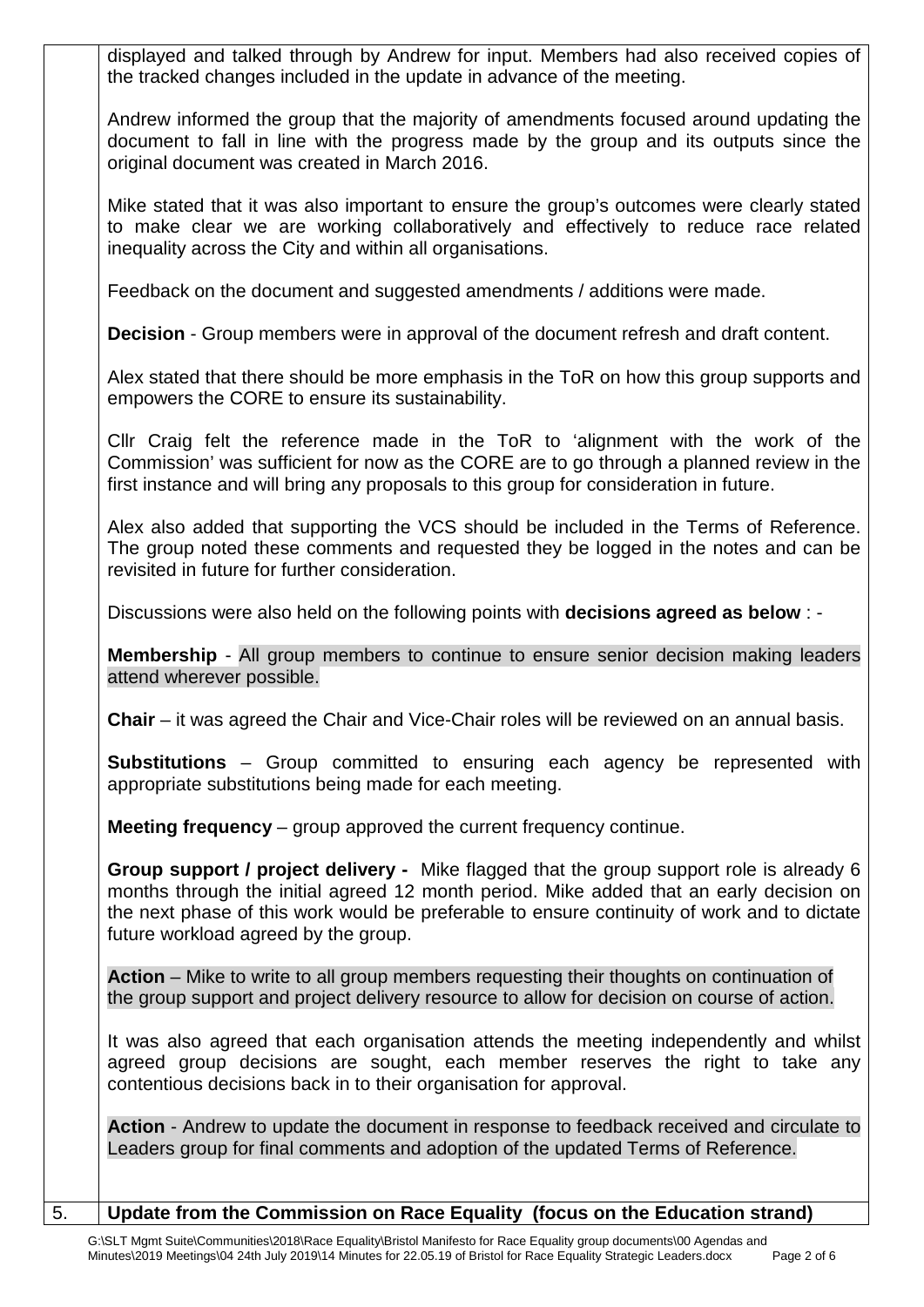Marie-Annick Gournet attended on behalf of the Commission on Race Equality to present work being done by CORE focusing on Education. A steering group is in place to focus on Education and skills. Much of this work is being conducted with the Race Equality in Education Group. Some resource and support is being received from Bristol Learning City.

This is a diversely represented group from across the sector.

The key areas of focus for this strand are : -

- BAME representation teachers, governors etc Inclusive curriculum
- Community consultation  **Cultural competency**
- Attainment gap  $\bullet$  Attainment gap
- 

Bristol is comparing very poorly with other major cities nationally with only 9.5% of teachers coming from a BAME background.

Only 26 BAME secondary school teachers out of a total of 1346. Marie-Annick also flagged the very low numbers of teaching students in UWE over the past 5 years.

An event was held in City Hall, with stalls from providers and networking opportunities with leaders across the City and aspiring teaches attending. 107 people attended in total.

Following the event, identified areas to explore further are : -

- Access to schools **Exercise Set Access** to schools **Access** to schools
- % of turnover of BAME staff Disciplinary action against BAME staff

There will also be a focus on recruitment and retention in the teaching profession, an Institutional review on EDI for schools and work in partnership with Initial Teacher Training Providers to help address the under-representation.

Finance is prominent challenge in delivering this work. Universities are being engaged to try and tackle the low numbers of student teachers. Steven added that this is a consistent challenge across the whole university.

Morag stated that this is also a challenge for the Health case profession.

John stated that consistent data is required to help highlight the most prevalent matters.

Mike asked if CORE are accessing the Head teachers and schools forum to present these challenges with these groups? Asher stated that Cllr Keen as Cabinet lead has been briefed to drive this also through these forums and the Learning City partnership.

Steven also suggested flagging these matters directly to Government to try and lever in funding for Bristol and other cities to tackle these key issues.

Lesley also suggested exploring funding opportunities through WECA as they have an education focus.

**Action** – Marie-Annick to discuss these matters in a meeting with Jane Taylor from Bristol City Council's education team for additional support and joint working opportunities.

6. **Presentation and update report on Bristol's Race Equality Conference**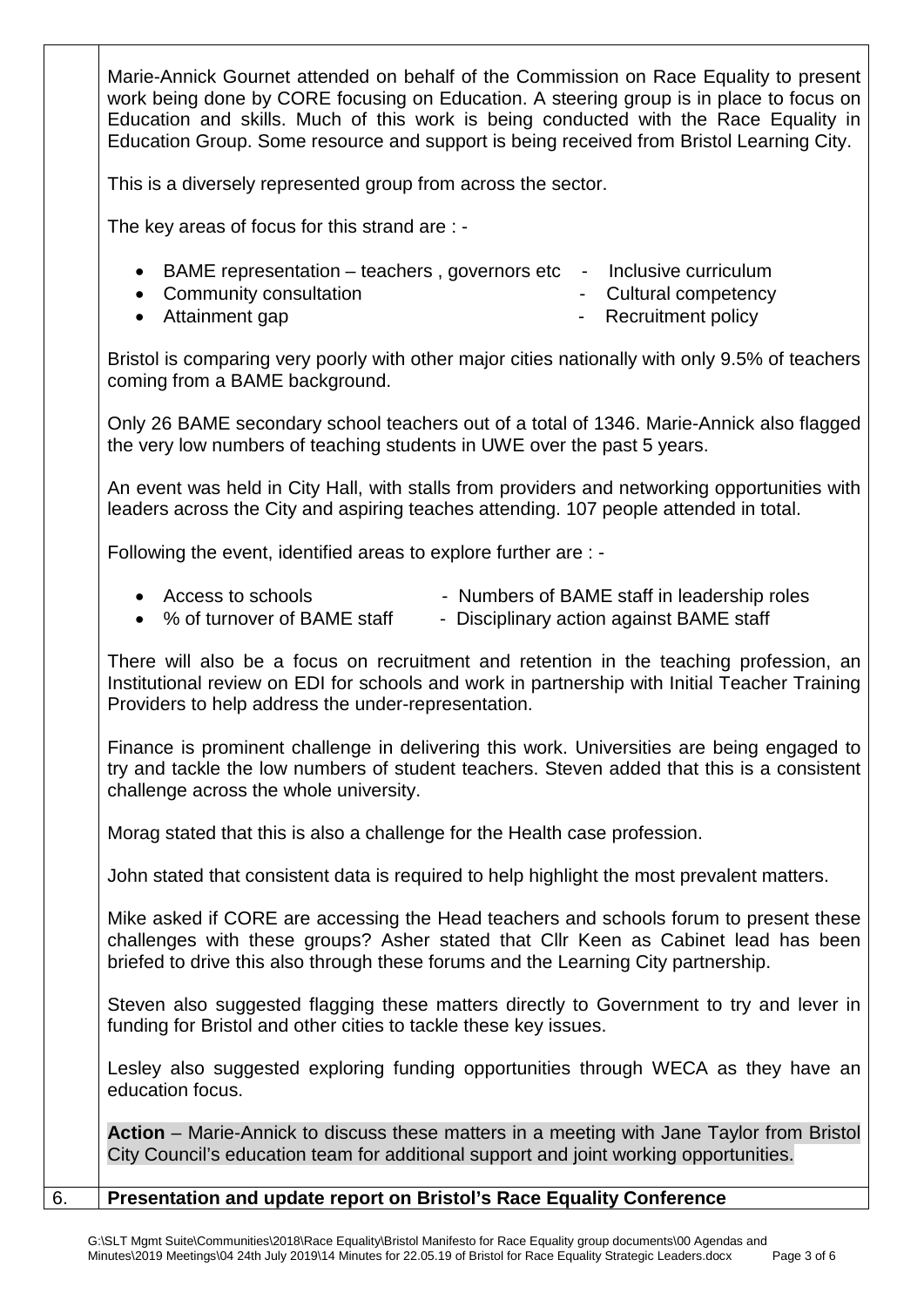|                  | Andrew informed the group that progress is being made on delivering Bristol's Race<br>Equality Conference. Andrew has been providing regular briefing updates to Cllr Craig.                                                                                                                                                                                                                                |
|------------------|-------------------------------------------------------------------------------------------------------------------------------------------------------------------------------------------------------------------------------------------------------------------------------------------------------------------------------------------------------------------------------------------------------------|
|                  | A high-profile race equality conference was one of the Strategic Leaders groups key stated<br>aims for the 2019 annual work plan of the group. In scoping various options an opportunity<br>has arisen to hold a one day event on Friday 18 <sup>th</sup> October in City Hall. This would form part<br>of the wider 'Festival of Future Cities' Event already taking place in Bristol that week.           |
|                  | The intention is to invite up to 200 delegates from across the city, region and country to get<br>a diverse attendee list of leaders and practitioners in this field.                                                                                                                                                                                                                                       |
|                  | Recent meetings have been held with Nero Ughwujabo (Special Advisor to Prime Minister)<br>in order to canvass Government support for this event with meetings also planned with the<br>Race Disparity Unit in the Cabinet Office.                                                                                                                                                                           |
|                  | Andrew has been working with the Festival of Future Cities team, Cllr Craig and a range of<br>other teams to produce a draft budget which was shared with the group for steer. The<br>intention is to work on sourcing as much of the funding for the event as possible from a<br>range of sources such as : Government departments, sponsorship opportunities and<br>charging for a set amount of tickets. |
|                  | A formal report requesting resource has been submitted to both Government departments.                                                                                                                                                                                                                                                                                                                      |
|                  | Andrew stated that any support from partner agencies towards the running of this event<br>would be much appreciated, be it funding, suggestions for potential sponsors, suggestion<br>of key note speakers or breakout session presenters and particularly support on the day.                                                                                                                              |
|                  | Andrew presented an outline of potential national & local speakers and content for breakout<br>sessions for the event. A wide range of stakeholders and networks will be consulted on this<br>work in order to ensure it captures all those involved in this agenda throughout the city.                                                                                                                    |
|                  | <b>Decision</b> - The group were supportive of the progress made to date on this and of the<br>proposals relating to this event and to seeing it delivered in October.                                                                                                                                                                                                                                      |
|                  | Action : - Due to time pressures at the meeting Mike requested that Andrew send the<br>detailed list of asks to all Strategic Leaders group members for their individual responses to<br>help progress work on this.                                                                                                                                                                                        |
|                  | Action : - Andrew to convene a planning group to assist in the delivery of the event.<br>Nominations for attendees from group members are welcome.                                                                                                                                                                                                                                                          |
| $\overline{7}$ . | Progress update on engagement with additional agencies / sectors for decision                                                                                                                                                                                                                                                                                                                               |
|                  | Andrew updated the group on progress. The highlights were:                                                                                                                                                                                                                                                                                                                                                  |
|                  | • We now have 5 new public sector agencies (particularly CJS colleagues) committed to<br>attending all Leaders group meetings going forward to being included in the city wide race<br>data product (providing their systems are able to produce it).                                                                                                                                                       |
|                  | . We have 7 of Bristol's major private sector agencies now aware of the work of the group<br>and committed to contributing their data to version 2 of our race data product and engaging<br>in any future opportunities that may arise.<br>• Discussions held with leaders from the Voluntary and Community sector to also engage                                                                           |
|                  | where possible to the extent their systems will allow (as well as working together closely to                                                                                                                                                                                                                                                                                                               |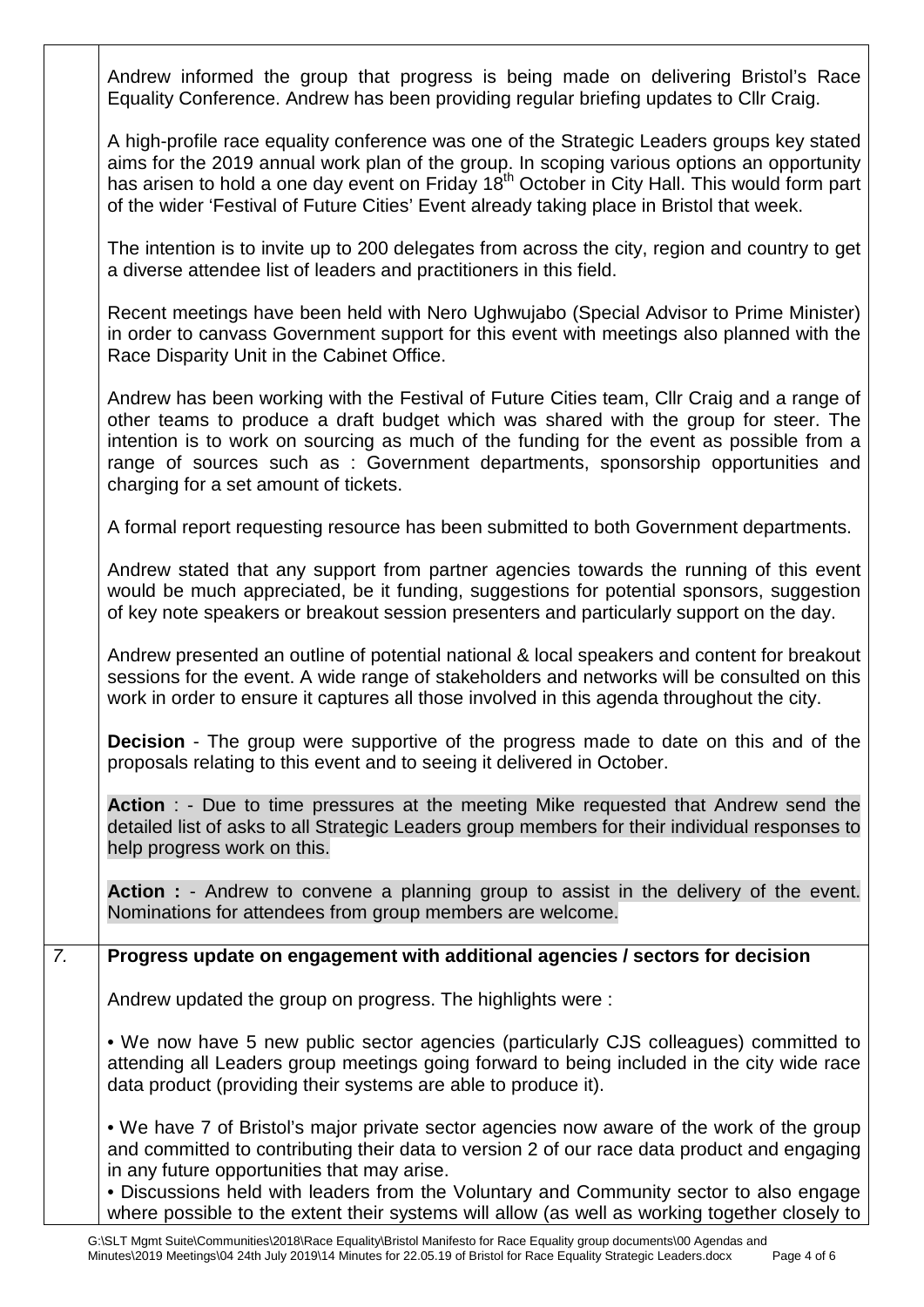|    | enable wider engagement for future versions).                                                                                                                                                                                                                                                                                                                                                                                                                                                                                                                                                                                                                                                    |
|----|--------------------------------------------------------------------------------------------------------------------------------------------------------------------------------------------------------------------------------------------------------------------------------------------------------------------------------------------------------------------------------------------------------------------------------------------------------------------------------------------------------------------------------------------------------------------------------------------------------------------------------------------------------------------------------------------------|
|    | A wider stakeholder mailing list has now been implemented to ensure local and national<br>guidance updates are shared more widely across the city.                                                                                                                                                                                                                                                                                                                                                                                                                                                                                                                                               |
|    | Some of the main highlights raise by Andrew from this work has been : -                                                                                                                                                                                                                                                                                                                                                                                                                                                                                                                                                                                                                          |
|    | All have expressed their commitment to sharing their data where possible.<br>$\bullet$<br>All wish to engage where possible in future projects / events planned.<br>$\bullet$<br>All have recognised and shared their challenges,<br>$\bullet$<br>Interest in the work of the H.R. Leaders group.<br>$\bullet$<br>All supportive of transparent approach of openly sharing and publishing our data.<br>$\bullet$<br>Very worthwhile being able to present the Bristol population data (as well as public<br>sector employment data) and the trajectory of how significantly the diversity of Bristol's<br>population will change over the next decade, as this brought focus to all discussions. |
|    | Andrew suggested that this engagement to share the good practice with wider agencies<br>and sectors to challenge and help improve what they record and produce should be a<br>regular feature in all future action plans to help progress city wide improvements.                                                                                                                                                                                                                                                                                                                                                                                                                                |
|    | <b>Decision</b> – The group agreed that invites for future meetings will be sent to VOSCUR (for<br>identification of a Voluntary sector representative), Black South West Network and WECA.                                                                                                                                                                                                                                                                                                                                                                                                                                                                                                      |
|    | Action : - Due to time pressures at the meeting Mike requested that Andrew send the list of<br>steers required directly to all Strategic Leaders group members for their individual<br>responses to help progress work on this.                                                                                                                                                                                                                                                                                                                                                                                                                                                                  |
| 8. | Progress update on 2nd iteration of Bristol's Race Equality data product & report                                                                                                                                                                                                                                                                                                                                                                                                                                                                                                                                                                                                                |
|    | Andrew informed the group that this project is progressing to time so far. All previous<br>agencies involved in version 1 have again committed to being part of this second version.                                                                                                                                                                                                                                                                                                                                                                                                                                                                                                             |
|    | A consultation phase was run with the H.R. Leaders group, key RESLG stakeholders and<br>new respondents to ensure a clear data request with explanatory notes was compiled.                                                                                                                                                                                                                                                                                                                                                                                                                                                                                                                      |
|    | 4 additional public sector agencies and 5 private sector organisations have also committed<br>to engaging on this version providing their systems can produce the data.                                                                                                                                                                                                                                                                                                                                                                                                                                                                                                                          |
|    | Action : - Andrew requested all group members ensure their data submissions are<br>returned by the deadline of Friday 7 <sup>th</sup> June as per the agreed schedule.                                                                                                                                                                                                                                                                                                                                                                                                                                                                                                                           |
|    | If all responses are submitted on time it will give an opportunity for the returns to be<br>collated, analysed, checked and designed for launch at Bristol's conference.                                                                                                                                                                                                                                                                                                                                                                                                                                                                                                                         |
|    | All group members to be asked to give a 200 word summary to explain their data.                                                                                                                                                                                                                                                                                                                                                                                                                                                                                                                                                                                                                  |
| 9. | <b>Update from H.R. Leaders group</b>                                                                                                                                                                                                                                                                                                                                                                                                                                                                                                                                                                                                                                                            |
|    | Helen stated that a working group has been set up to design and deliver another joint event<br>'Bristol is Hiring', to be held at Trinity Centre on Thursday $13th$ June 2019 – 4pm – 7pm.<br>This will include masterclasses, live interviews, help and support with CVs. 8000 copies of<br>the leaflets are going to be distributed by Bristol Waste vehicles.                                                                                                                                                                                                                                                                                                                                 |
|    | Action - Helen to add One City logo to promotional literature as requested by Cllr Craig.<br>As a result of city wide staff groups event there is now a Linked-in group up and running to<br>share events and thinking.                                                                                                                                                                                                                                                                                                                                                                                                                                                                          |